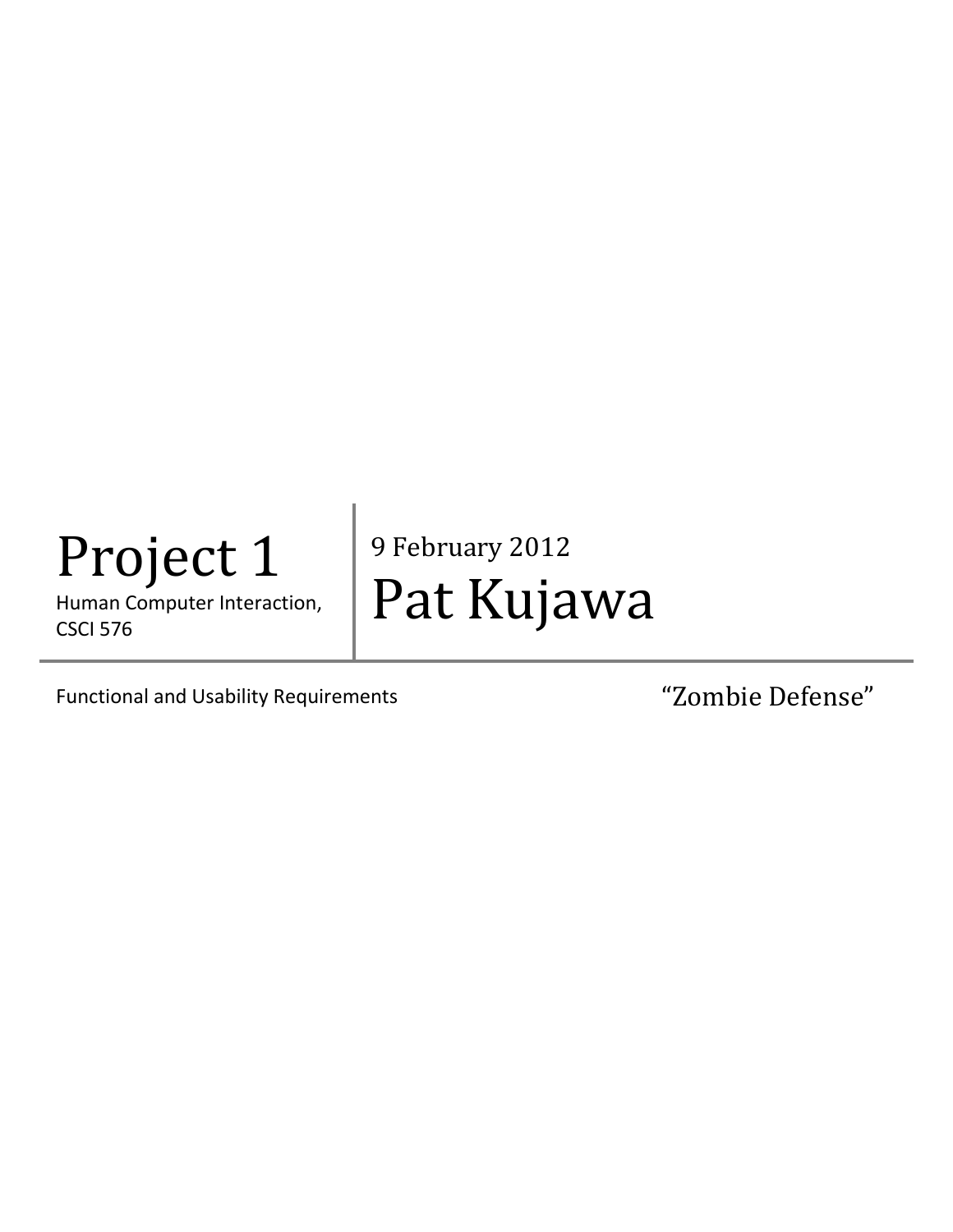### Description

Our project will be a two-dimensional tower defense game with zombies as the baddies and human survivors (with weapons) as the towers.

We haven't decided yet, but the game map will either have openings for baddies to enter/exit or else they will just enter and seek humans. If we use openings, the game will be lost when enough baddies reach the exit. Otherwise, the baddies will move toward and attack the humans, and the game will be lost if all the humans die.

Ours will have all the typical characteristics of a TD game: upgradable towers (humans), multiple types of towers and baddies, different maps, gold/points for killing baddies, unlocked achievements, etc. We hope to attract players by providing a pleasurable interface and creative characters/interactions.

We want our player base to consist of people who enjoy tower defense games, as well as people who enjoy zombie killing games. We plan to limit the deaths to dissolving into the ground to allow a larger market of younger and older users (people adverse to blood).

We would like to make one of the major features a map editor feature, which we will also be using to develop our default maps. We will also have a list of "premium features", which will be things we want to put in, but might not have time in this version.

### Users

The users of our game will be:

- Fans of tower defense games
- Fans of zombie games
- Android owners looking for a game that's quick to delve into and doesn't take a lot of investment
- Those who want something to do while waiting during an appointment
- People of all ages, including young children
- Those who own a Viewsonic Gtablet

#### *Personas*

- Jackie, female, age 23
	- $\circ$  Recent college graduate; working an internship at a journalism website; lives in a big city and commutes by bus or rail
	- o Likes to play tower defense games
- Liam, male, age 12
	- $\circ$  In 6th grade; loves history but thinks school is mostly boring
	- o Lives in a town of 30k people
	- o Loves to play video games
- Bill, male, age 70
	- o Retired hospital administrator
	- o Likes puzzles and strategy games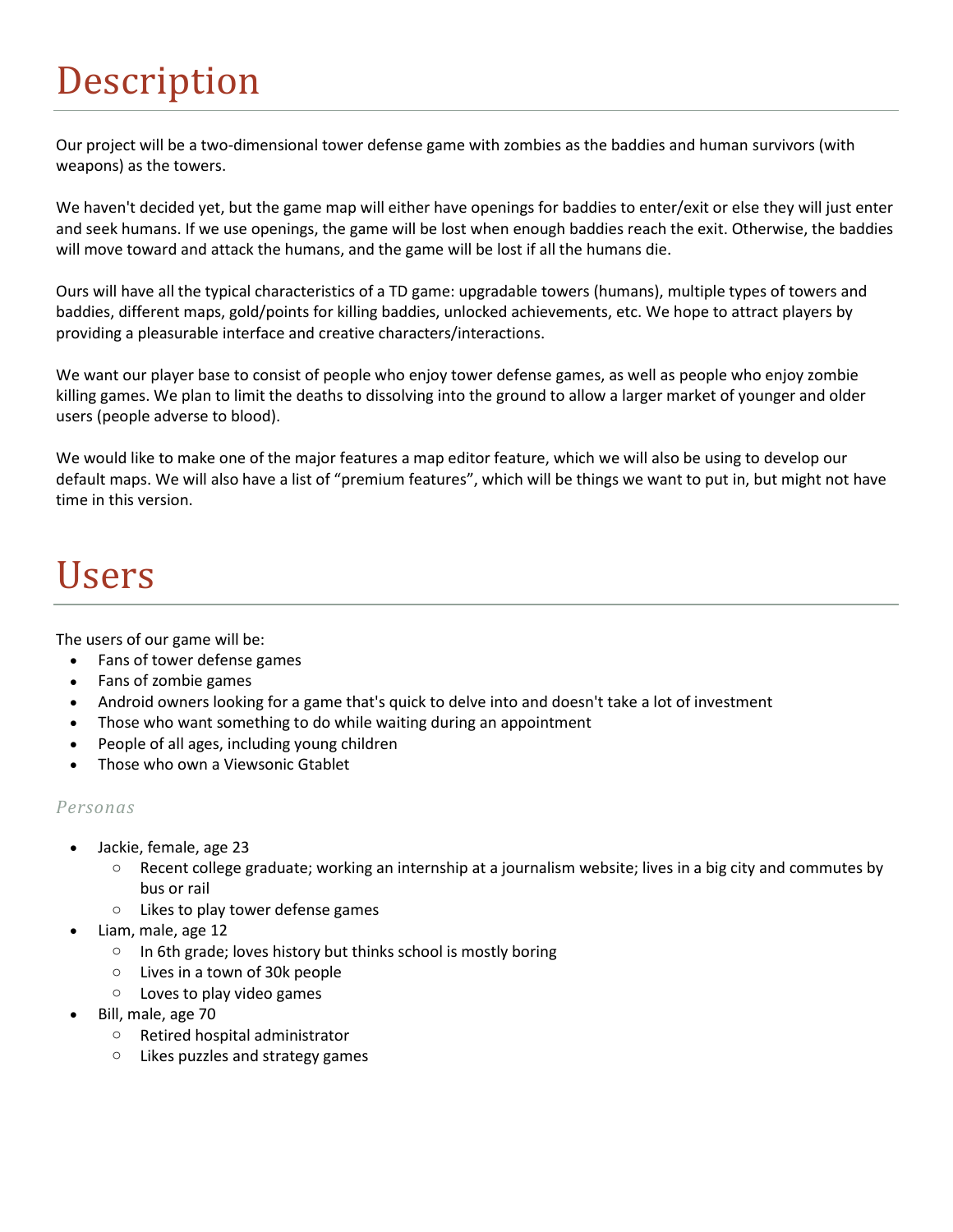## Usability Requirements

- $\bullet$  Fun
- Attractive
	- o Bright color scheme
	- o Either super-realistic or well-done cartoonish characters
- Immediate action
	- o No explanation screens or storyline before playing
	- o Minimal instruction necessary to understand game
	- o Power users can disable any instructions
- Learn as you go
	- o Interacting somehow with towers/zombies will pause the game and display helpful content regarding the item (e.g. this zombie susceptible to fire, this gun accurate at long range, etc)
- Re-play appeal
	- o Earn achievements to unlock maps, towers, upgrades
	- o Hard and Nightmare modes
- Familiar to established TD game style
	- o Follows format of one or more entrances and exits for zombies to proceed through
	- o Zombies take shortest path available to their exit point
	- o Towers create obstacles for zombies but cannot entirely block
	- o Upgradability of towers
	- o Selling/removing already-placed towers
	- o Range of tower displayed as user is placing on map
- Free to try
- Saves state
	- o Device battery dying or interruption by phone call should not cause game to lose track of everything going on in the game